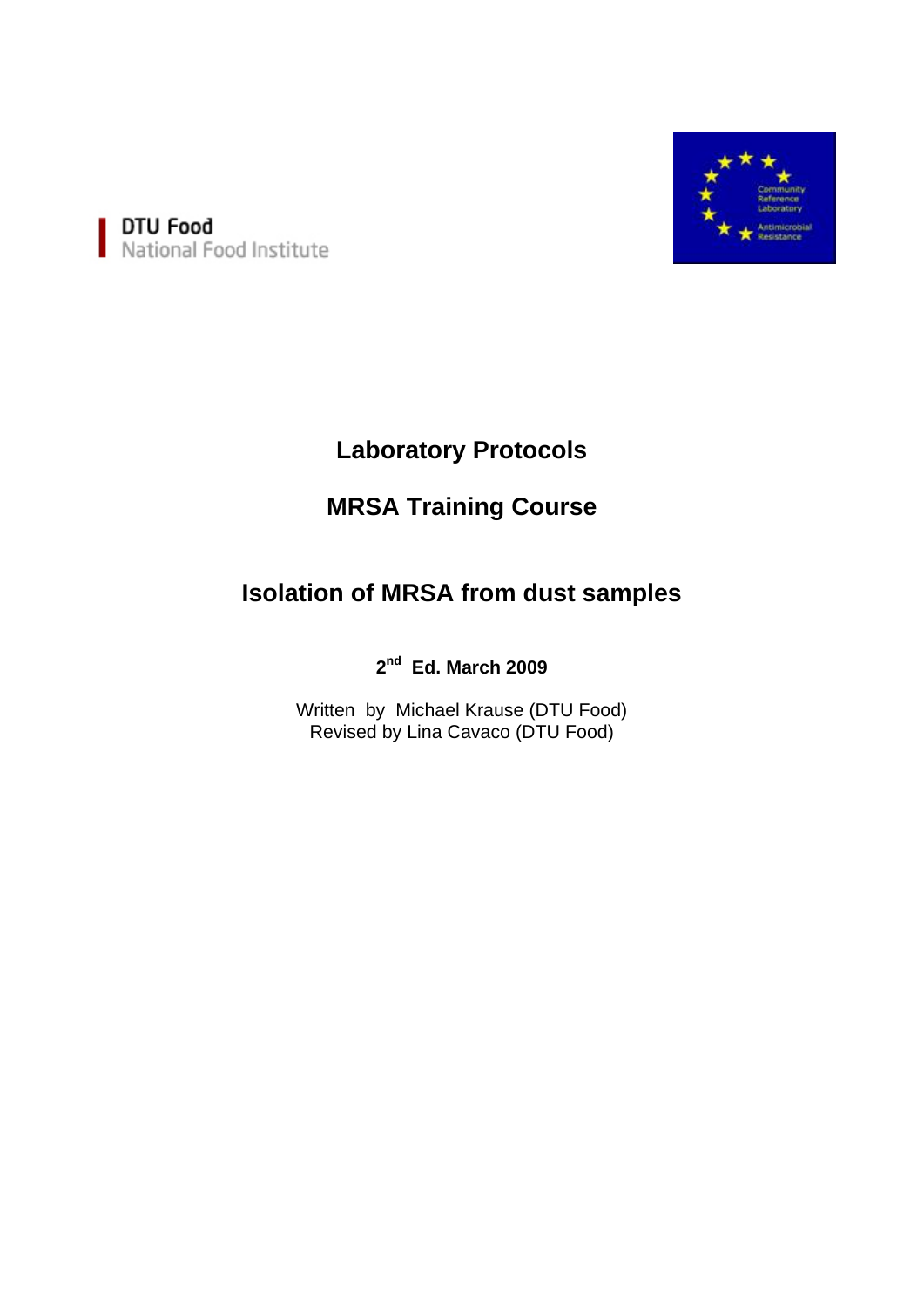## **Background**

A new strain of MRSA (ST398) has recently been detected in production animals in several Member States of EU.

In particular, pigs have been recognised as an important source of infection for pig farmers or their relatives by direct contact with pigs. Infection with the new strain may also enter hospitals as previously MRSA did in several Member States.

In order to increase awareness and to assess whether it is necessary to take measures to detect and control MRSA in order to reduce their prevalence and the risk they pose to public health, comparable data on the percentage of MRSA (ST398) infected holdings of breeding pigs in the Member States are needed. A European baseline screening has been performed in 2008 to gather information on prevalence of MRSA in pig farms in Europe

### **References**

http://eur-lex.europa.eu/LexUriServ/LexUriServ.do?uri=OJ:L:2008:014:0010:0025:EN:PDF

http://www.crl-ar.eu/mrsa\_baseline\_study.html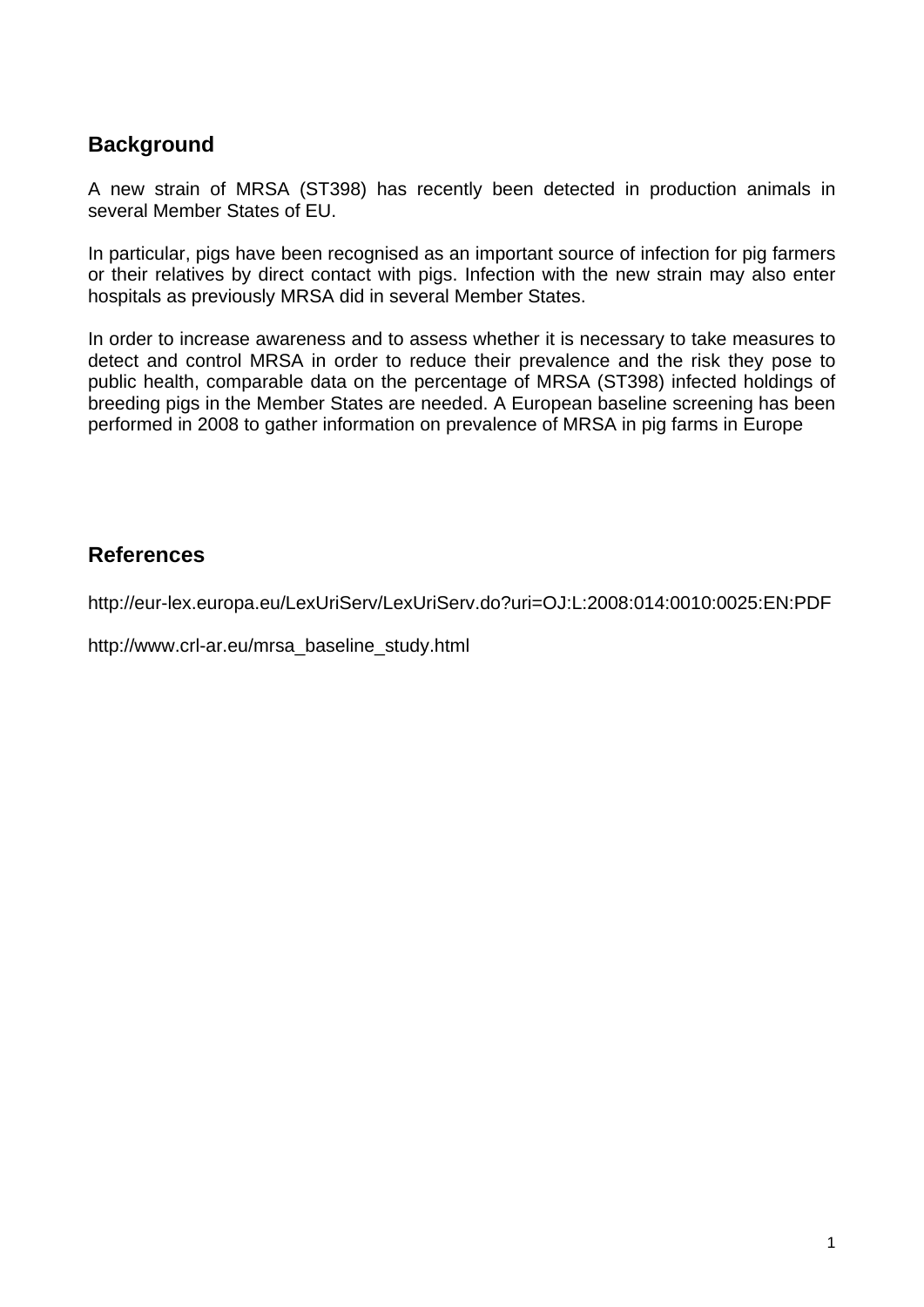| <b>Contents</b> | Page |
|-----------------|------|
|                 |      |
|                 |      |
|                 |      |
|                 |      |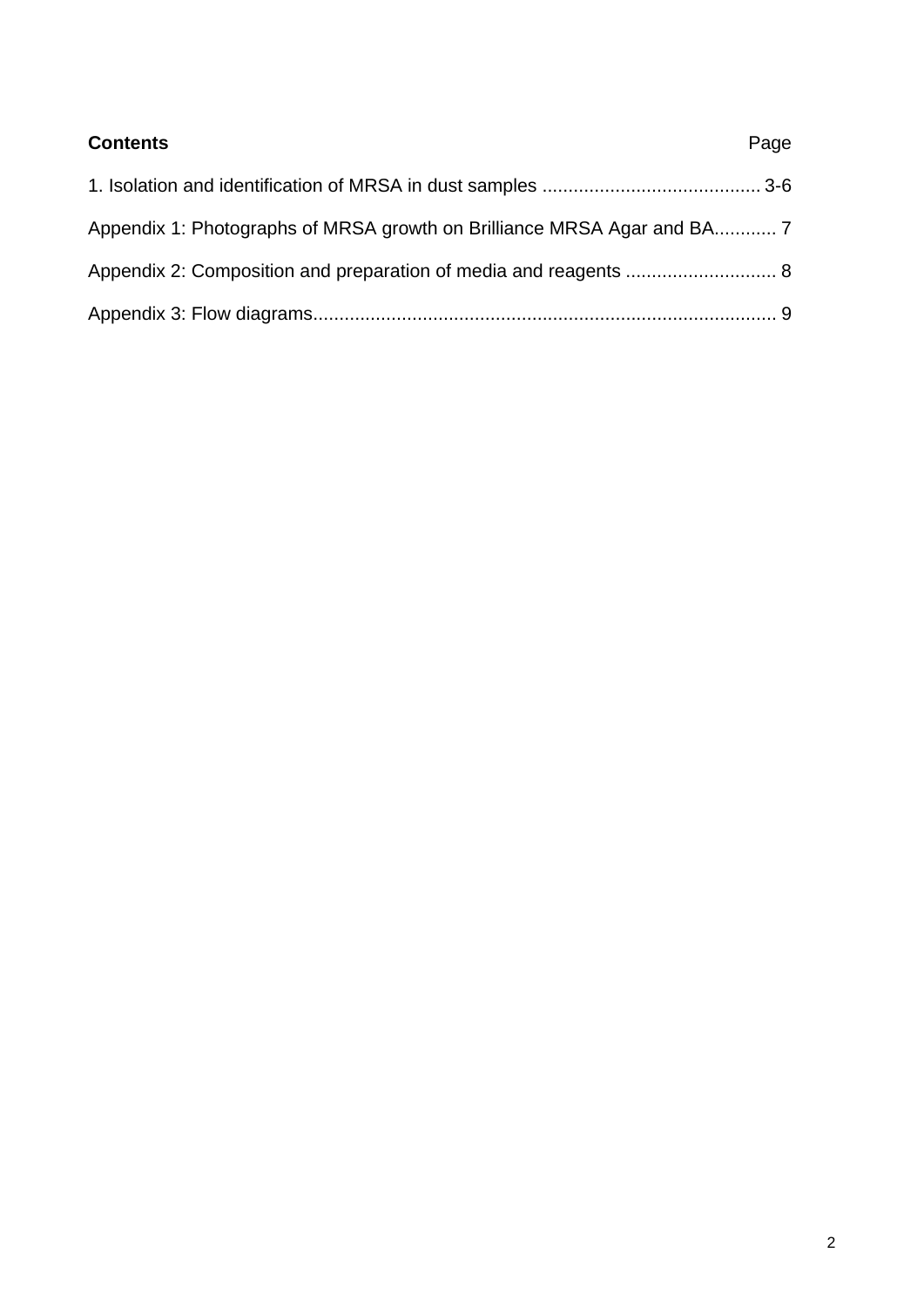.

### **Theory/comments**

Sample collection

- 1. Five dust samples shall be gathered using five dry sterile swabs of about 500  $\text{cm}^2$  each from five of the 10 pens.
- 2. These five pens shall be chosen in a way that breeding pigs in different production stages are included.
- 3. For each pen dorsal surfaces of pen partition walls shall be swabbed using clean gloves.
- 4. In case there is not enough dust present, then ventilator ducts etc. shall be sampled in addition.
- 5. After use, the soiled swab shall be placed in a sterile plastic bag.
- 6. Each sample and its sample form shall be labelled with a unique number, which shall be used from sampling to testing
- 7. The creation of aerosol in the building shall be avoided during sampling.

By taking dust samples from several pens the samples will represent the herd.

Always use gloves in sample collection and processing. It is important that human carriers do not transmit MRSA to the samples.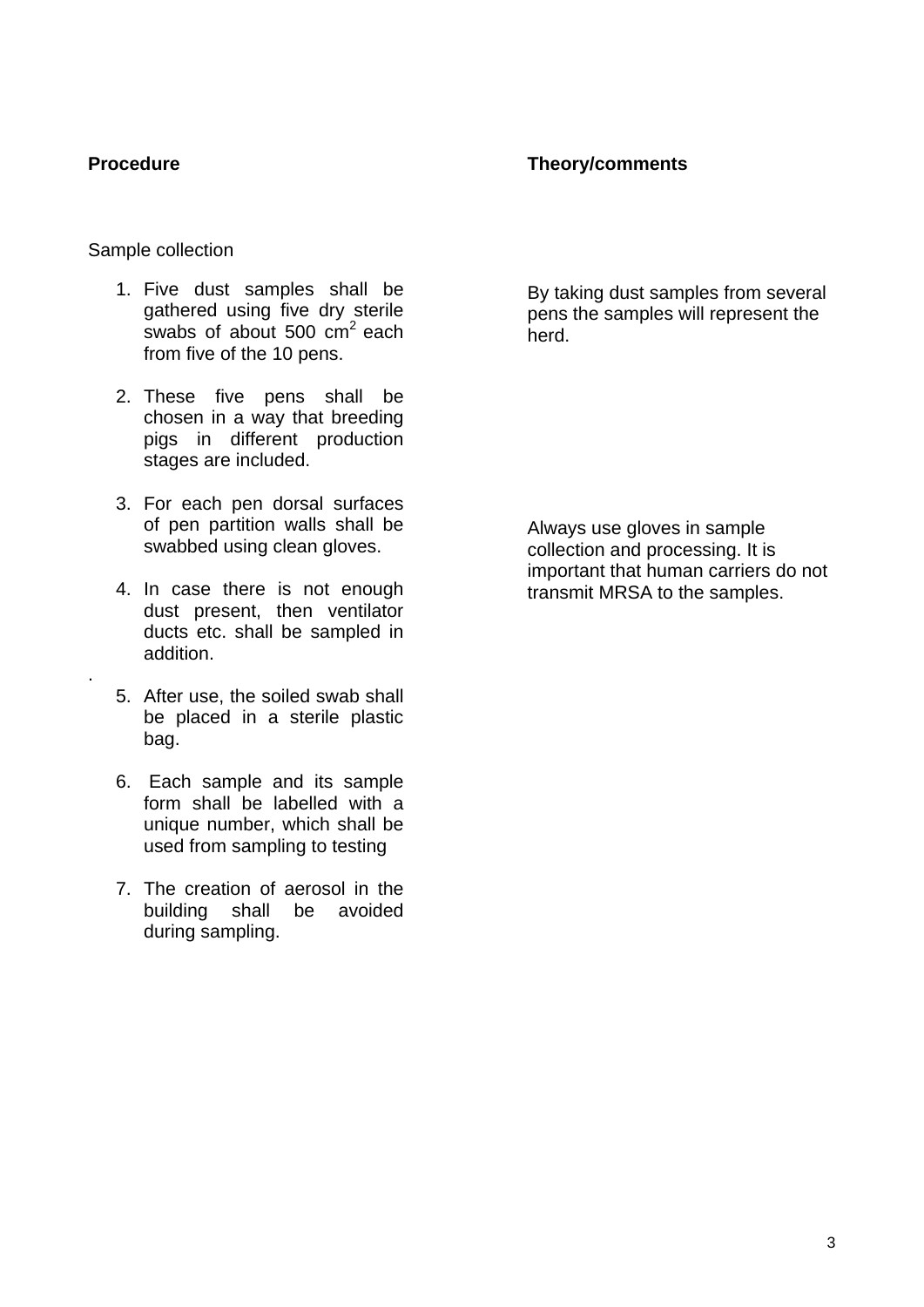#### **Theory/comments**

Transport of samples

- 1. Keep samples at constant temperature between + 2 °C and 25 °C (room temperature) and free of external contamination during storage and transportation.
- 2. The samples shall be sent to the laboratory as quickly as possible and reach the laboratory no later 10 days after sampling.

Receipt of samples

- 1. Samples arriving 10 days after sampling shall be discarded unless bacteriological examination can be started within 13 days.
- 2. At the laboratory, samples shall be kept at a constant temperature between + 2 °C and 25 °C until bacteriological examination, which shall be carried out within 13 days after sampling.

The MRSA can survive for at least two weeks in dust samples

It is not necessary to keep the samples refrigerated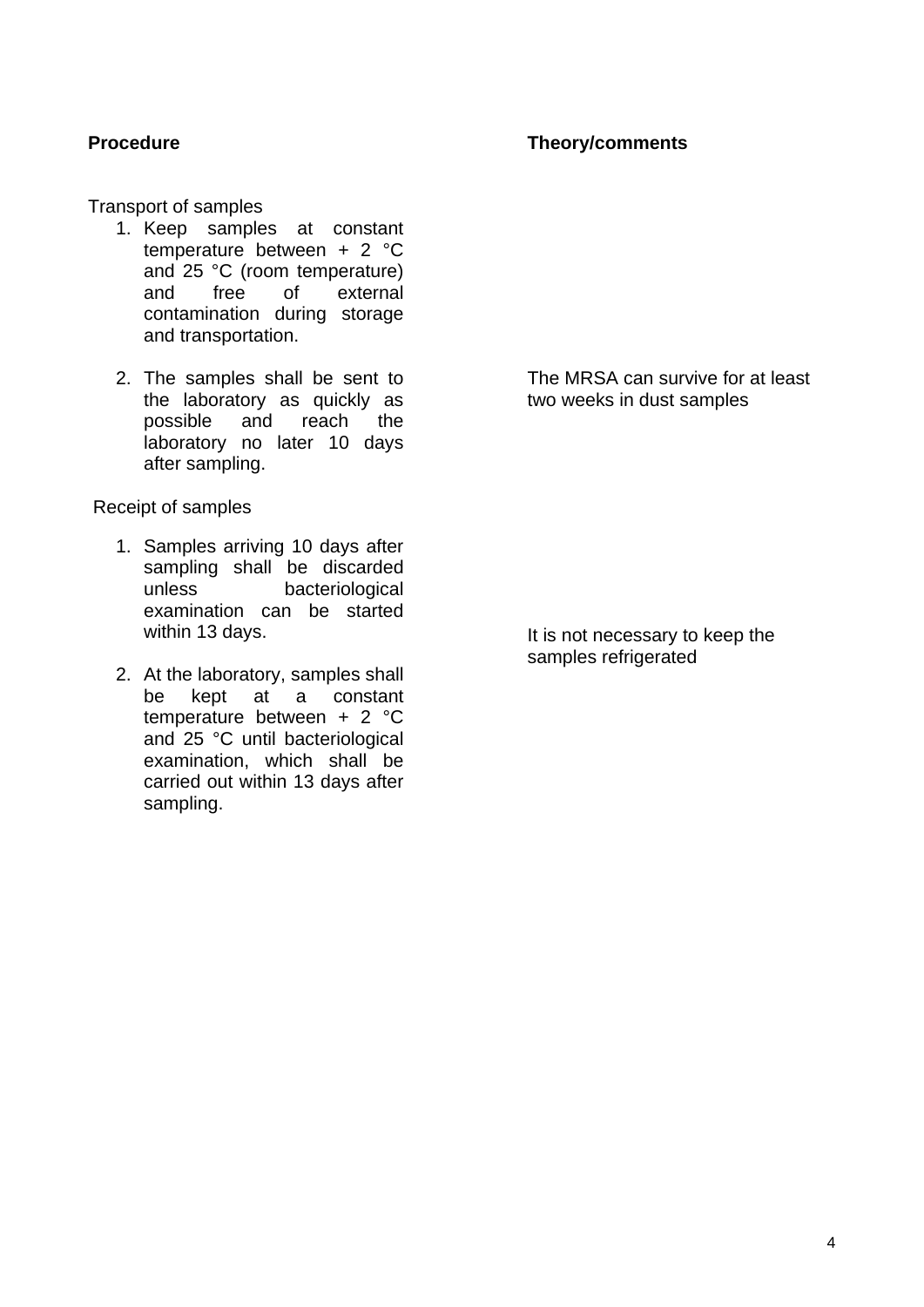Sample analysis

- 1. Enrichment: In the laboratory the five dust swabs shall be pooled in a 300 ml of Mueller-Hinton broth supplemented with 6,5 % NaCl and incubated at 37 °C for 16-20 h.
- 2. One ml of the enriched M-H broth is inoculated into 9 ml Tryptone Soya Broth + 3,5 mg/l cefoxitin and 75 mg/l aztreonam and incubated for a further 16-20 h at 37 °C.
- 3. One loop-full (blue 10ul loop) of TSB shall then be spread onto an Oxoid Brilliance MRSA Agar and a blood agar plate and incubated for 24-48 h at 37 °C.
- 4. Based on colony morphology and colour - presumptive MRSA colonies will be denim blue on the Brilliance chromogenic agar (Oxoid) subcultivate up to five colonies indicative for being MRSA on blood agar.
- 5. If in doubt, the colonies can be analysed for peroxidase activity by dripping a drop of 3 %  $H_2O_2$ on a smear of the colony onto an glass slide. Presumptive MRSA colonies will produce tiny bubbles.
- 6. Presumptive MRSA shall at this stage either be stored under appropriate conditions (– 80 °C) for later identification and characterisation or processed immediately.

### **Theory/comments**

It can be necessary to use more than 300 ml broth. The dust swabs shall be submerged in the broth.

A positive and negative control shall be analysed with the samples.

See appendix 1 for a photograph of the colony morphology.

Some enterococci strains can survive incubation in the selective enrichment broths and form small (denim)blue colonies on the Oxoid Brilliance MRSA Agar. They will be excluded by the peroxidase test.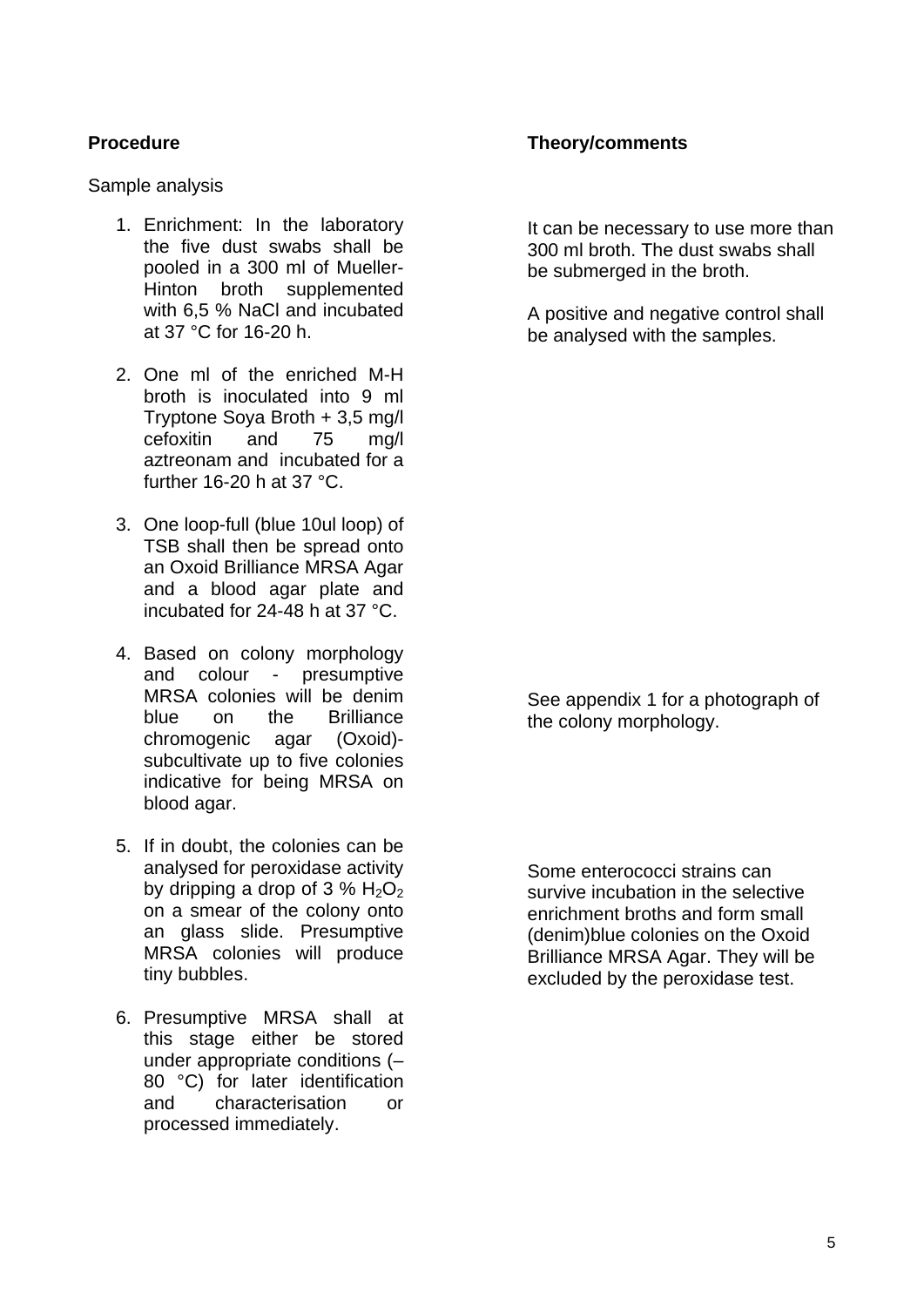#### **Theory/comments**

Identification of M R S A

- 1. Presumptive MRSA strains need always to be identified by the presence of the resistance determinant, the mecA gene, using PCR
- 2. To limit the amount of work it can be suitable to identify only one of the five presumptive MRSA isolates initially. If this isolate is identified as MRSA, it shall be stored.
- 3. No further testing of the remaining four isolates is required if the first isolate is identified as MRSA and they can be discarded.
- 4. If the first isolate is not identified as MRSA, the next of the initial five isolates shall be tested.
- 5. This process shall continue until one MRSA has been identified or all five isolates have been discarded
- 6. Alternatively, identification by PCR as a first step can be done on a pool of the five presumptive colonies from a sample.
- 7. In case of a positive PCR, the analysis shall be repeated on individual colonies to identify a positive colony

PROTOCOL: Multiplex PCR for the detection of the *mec*A gene

In practise it can be less work demanding (but more expensive) to analyse the five presumptive MRSA colonies at first by PCR.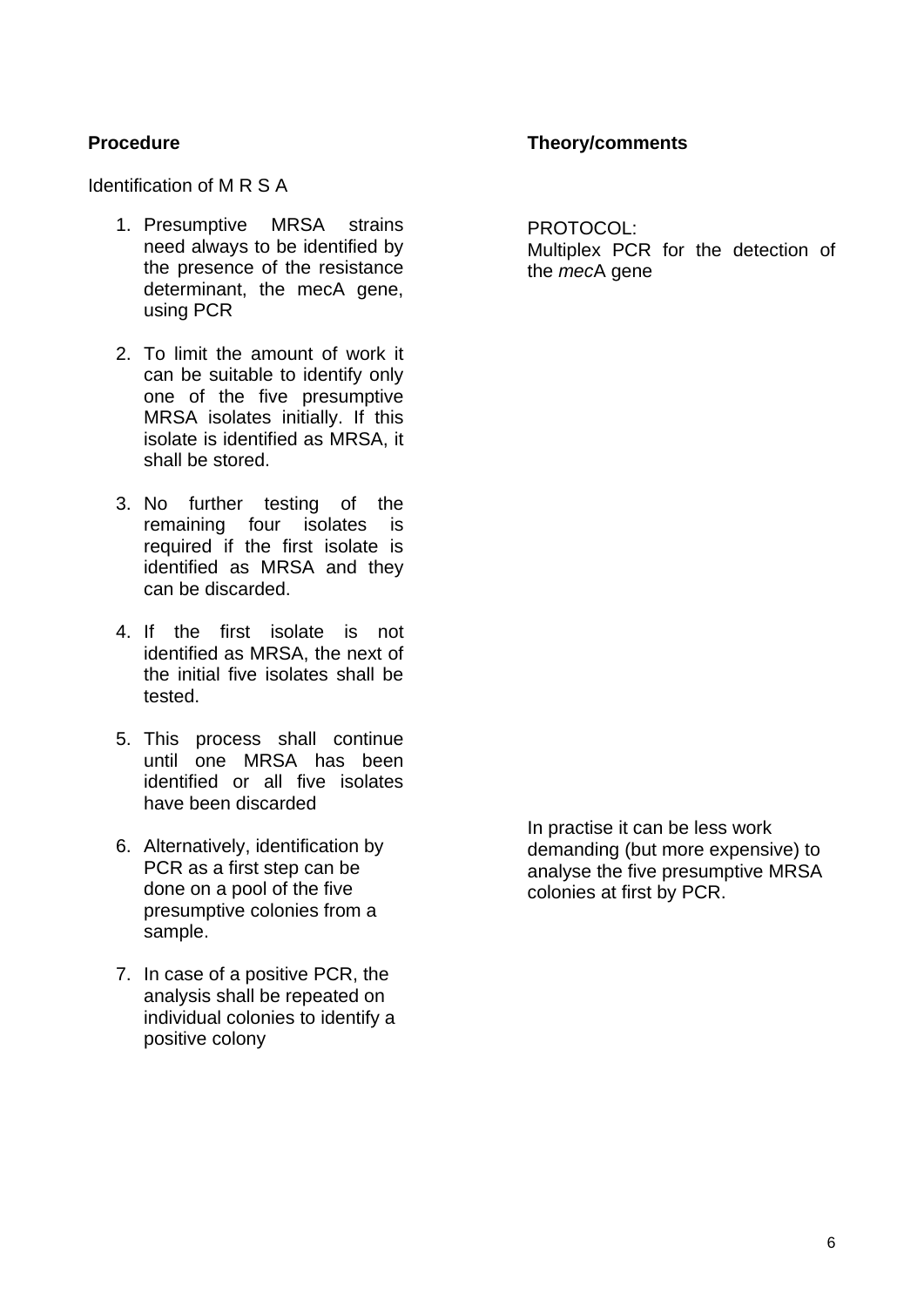# **APPENDIX 1**

## **Composition and preparation of culture media and reagents**

The media and reagents are available from several companies including Oxoid, BD, Merck and Difco. The composition of the dehydrated media given below is an example and may vary a little among the different manufacturers. Also, the media should be prepared according to the manufacturers description if it differs from the description given here. Refer to Appendix 2 for a colour presentation of growth of MRSA on selective agar media and on BA.

#### **Müller Hinton Broth with 6,5% NaCl**

| Formula                       | Gm/litre |
|-------------------------------|----------|
| Dehydrated infusion from Beef | 300      |
| Casein hydrolysate            | 17.5     |
| Starch                        | 1.5      |
| Sodium Chloride               | 65       |
| $ $ pH 7.3 +/- 0.1            |          |

### **Tryptone Soya Broth**

| Formula                       | g/litre |
|-------------------------------|---------|
| Pancreatic digest of casein   | 17.0    |
| Papaic digest of soybean meal | 3.0     |
| Sodium Chloride               | 5.0     |
| Dibasic potassium phosphate   | 2.5     |
| Glucose                       | 2.5     |
| pH 7.3 +/- 0.2                |         |

#### **Selective Supplements**

| l Formula                                      | ma/m |
|------------------------------------------------|------|
| 1. Cefoxitin in water                          |      |
| 2. Aztreonam in dimethylformamide/methanol 1/1 |      |

Dispense 10µl of supplement 1 and 2 to each test tube with 9 ml TSB

## **Oxoid** *Brilliance***TM MRSA Agar**

Prepare according to the manufacturers description.

#### **Blood Agar**

| Formula             | g/litre |
|---------------------|---------|
| "Lab-Lemco" powdwer | 10.0    |
| Peptone neutralised | 10.0    |
| Sodium chloride     | 5.0     |
| Agar                | 15.0    |
| IPH 7.3 +/- 0.2     |         |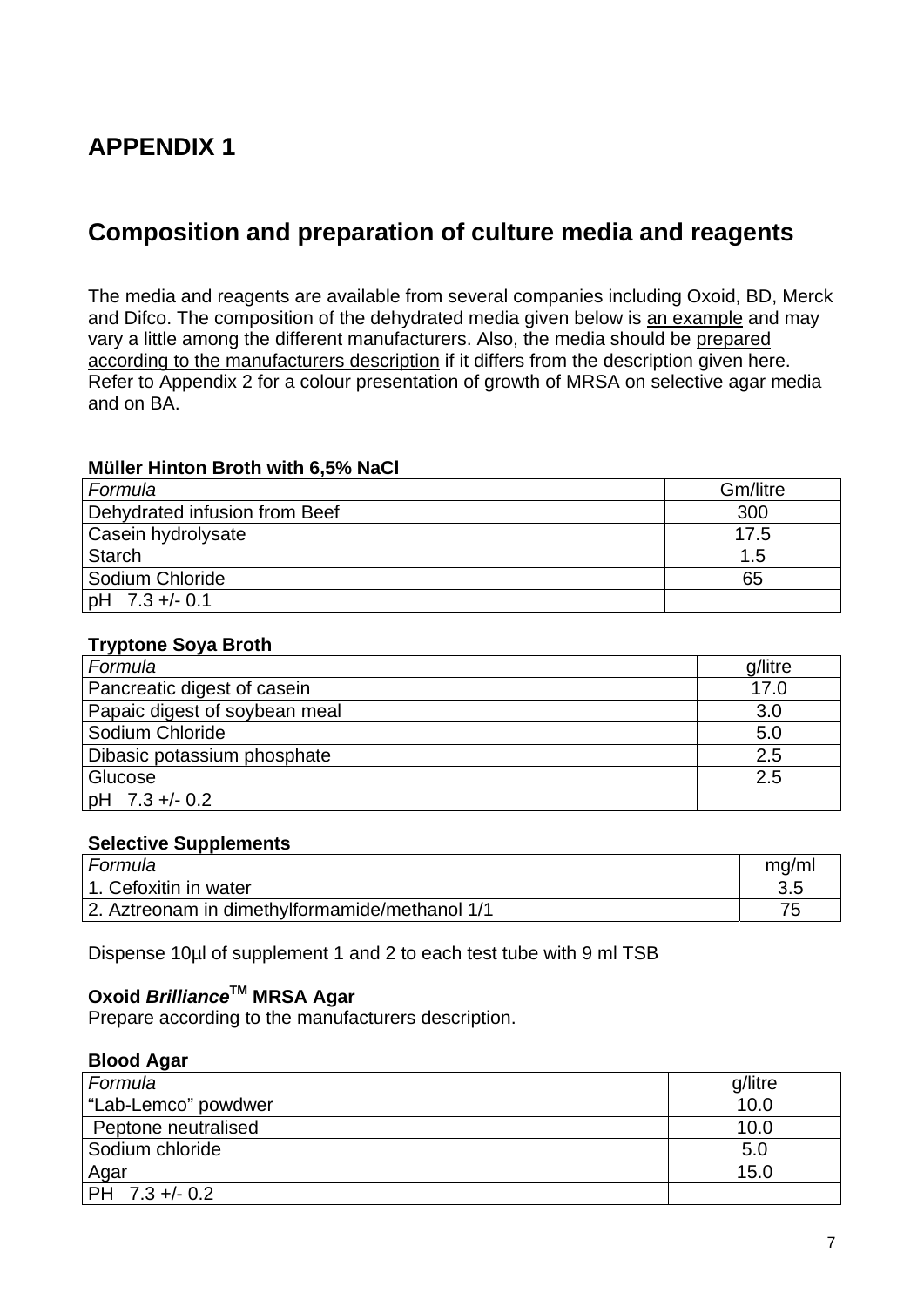After cooling to 50°C add 7% of defibrinated sheep or horse blood. **APPENDIX 2**



MRSA on Brilliance MRSA AGAR



*S. aureus* on BA